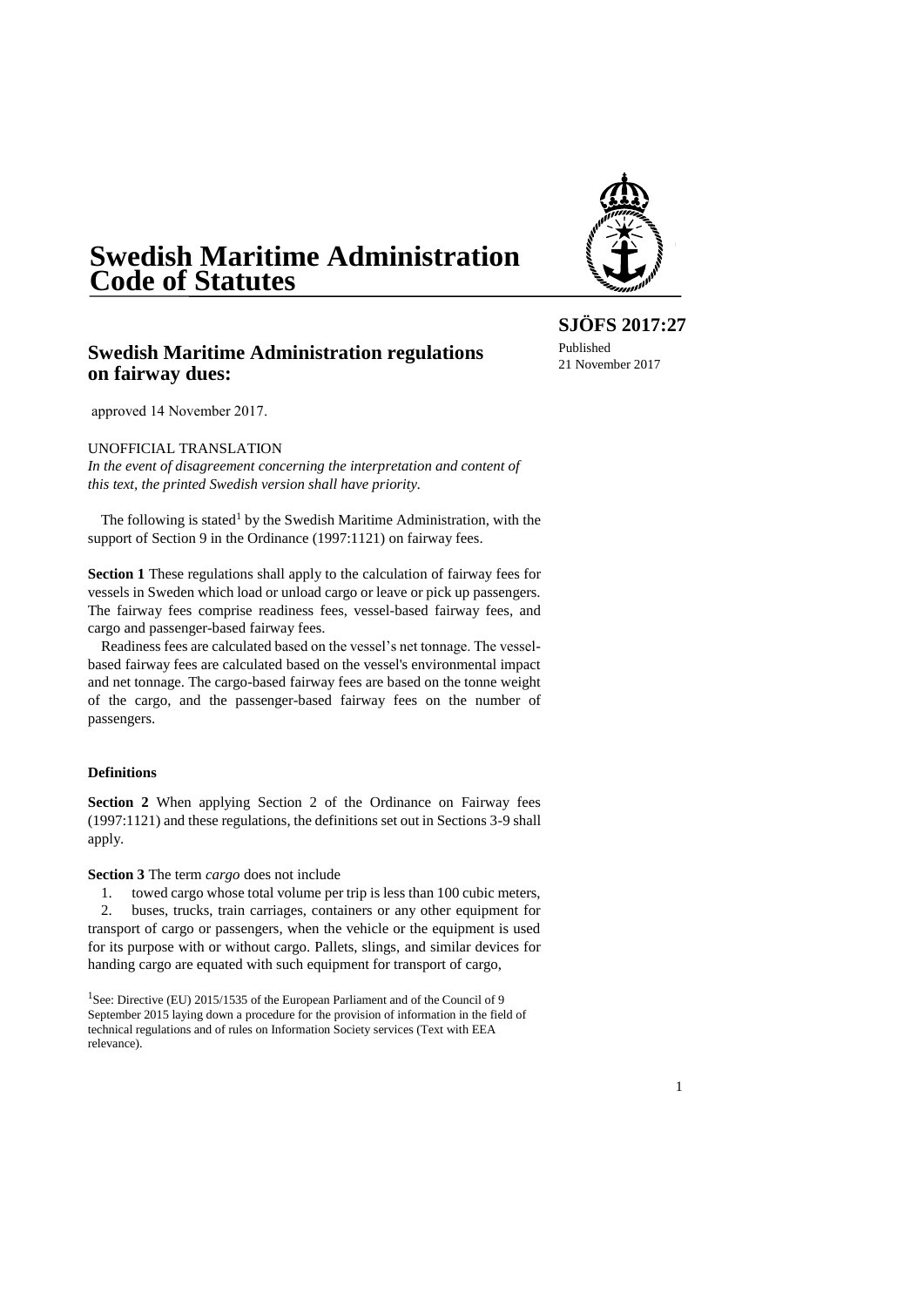3. consumables, supplies and equipment for the vessel or for another vessel belonging to the same shipowner, and the packaging of such goods,

4. empty containers belonging to the vessel's operator or owner,

5. baggage or other items that people on board have for personal use, but excluding cars or caravans,

6. cargo that owing to shipwreck, layup, reconstruction or other similar circumstances has been loaded on the same or another vessel for transport to the place of destination, or unloaded due to destruction of the cargo,

7. remains of cargo that have arisen during layup of the vessel or during reconstruction, repairs, cleaning, equipping, investigation or similar measures on the vessel, and

8. ballast water containing oil or water from flushed tanks or other waste incurred through operation of the vessel.

**Section 4** *Maritime Single Window* refers to the Swedish national system for reporting formalities of vessels.

**Section 5** *goods in transit* refers to cargo loaded onto vessels in Sweden within three months from the date that the cargo was unloaded in Sweden and which underwent no other handling in Sweden than loading, unloading, land transport or storage.

**Section 6** *Passenger* refers to each person on board except

- 1 the captain
- 2. other crew

3 others on board conducting work on the vessel or other official duty concerning the vessel or operations conducted with the vessel,

4. salver or salver's assistants accompanying the vessel after its involvement in an accident at sea,

5. people being brought into harbour after having been rescued at sea, and

- 6. children under one year old,
- 7. persons being transported without fee.

**Section 7** The definitions of certain vessel types are indicated below and in Section 8.

1. *Working vessels* refers to dredges, pontoon cranes, diving vessels, or other such vessels that are used exclusively for other tasks than transport, and where the task has a direct connection to shipping.

2. *Passenger vessel* refers to a vessel with a passenger vessel certificate

**Section 8** *Cruise liner* refers to a passenger vessel that sails according to a previously published itinerary and stops in at least two ports excluding the departure port, and the cruise comprises at least 72 hours in addition to departure and arrival days.

Passengers who have arrived in a Swedish harbour on a cruise liner may go ashore during the layover without the vessel ceasing to be a cruise liner, if all passengers are on-board the vessel when it leaves the harbour.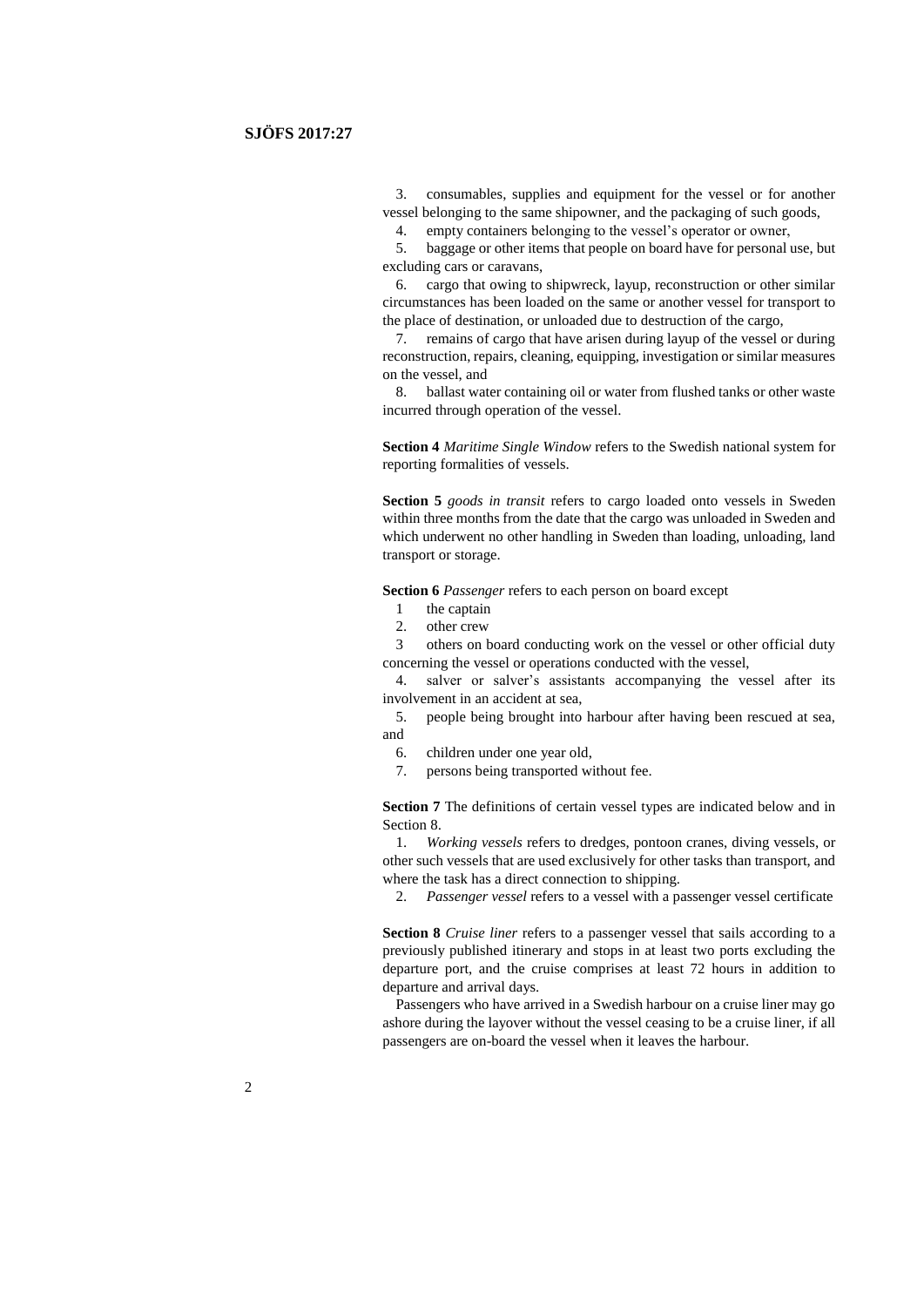If a passenger who has embarked or disembarked in a Swedish harbour is a cruise travel sales agent, tour guide, interpreter for the vessel's passengers or journalist, this will not affect the assessment of the vessel as a cruise liner.

**Section 9** *Net tonnage* refers to the net tonnage of the applicable tonnage certificate issued in accordance with the 1969 International Convention on Tonnage Measurement of Ships. If a tonnage certificate cannot be produced, an estimate of the net tonnage must be provided, or measures taken to establish this in accordance with further instructions from the Swedish Maritime Administration. For vessels without a tonnage certificate, the net tonnage is considered to be the equivalent of one tonne displacement multiplied by 0.6.

#### **Debiting fairway fees**

The fairway fees comprise readiness fees, vessel-based fairway fees, and cargo and passenger-based fairway fees.

#### *Readiness fee*

**Section 10** A readiness fee is charged for the first five calls in one calendar month. For the first and second ports of call in one calendar month, a readiness fee will be charged for each call following the table below.

For the third to fifth calls in one calendar month, a lower fee will be paid. For the third call, 75 per cent of the fee in the table below will be charged. For the fourth call, 50 per cent, and for the fifth call, 25 per cent.

| Net tonnage class | <b>Readiness fee, SEK</b> |
|-------------------|---------------------------|
| $0-999$           | 780                       |
| 1,000-1,999       | 2,970                     |
| 2,000-2,999       | 5,830                     |
| 3,000-5,999       | 9,290                     |
| 6,000-9,999       | 17,060                    |
| 10,000-14,999     | 24,790                    |
| 15,000-29,999     | 31,750                    |
| 30,000-59,999     | 36,410                    |
| 60,000-99,999     | 42,630                    |
| 100,000-          | 50,360                    |

#### *Environmental classifications when calculating vessel-based fairway fees*

**Section 11** When calculating a vessel-based fairway fee based on the vessel's net tonnage, a fee will be charged depending on the vessel's environmental classification. The environmental classification is based on a total number of points collated following the Clean Shipping Index (CSI). Existing environmental classes requiring a total number of points for the vessel in the different environmental classes are outlined in the table below. For a vessel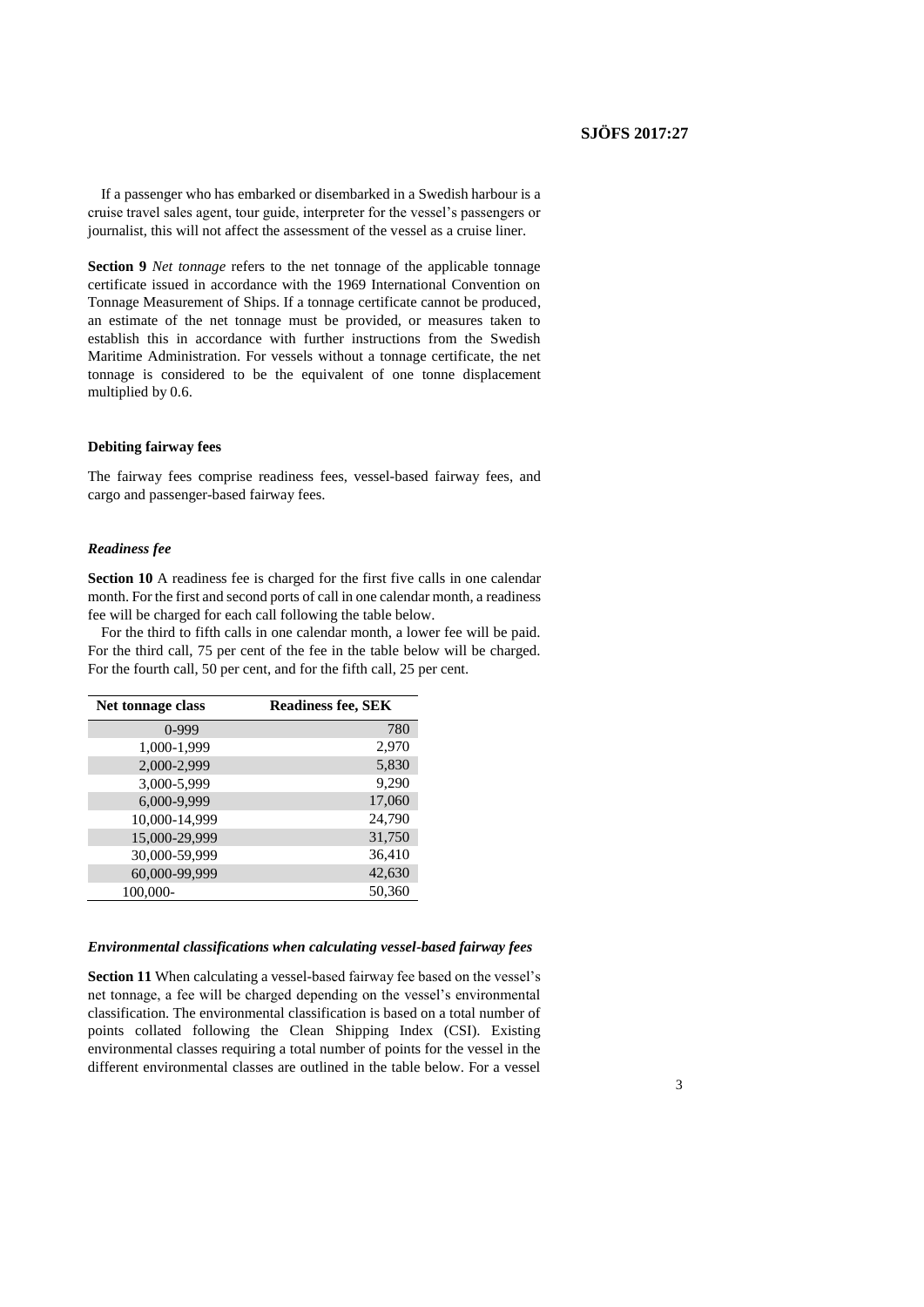| <b>Environmental</b> | <b>Total points</b>       |
|----------------------|---------------------------|
| classification       |                           |
|                      | 125-150                   |
| в                    | 100-124                   |
| $\mathsf{C}$         | 75-99                     |
|                      | $0 - 74$                  |
|                      | Vessels not linked to CSI |

to be placed in environmental categories A-C, the vessel must be verified in accordance with each time regarding verification requirements as per CSI.

The environmental class held by the vessel at the start of the calendar month will then apply for the remainder of the calendar month.

#### *Calculation of vessel-based fairway fees per environmental class*

**Section 12** For the first and second ports of call in one calendar month, the vessel-based fairway fee will be charged following the table below.

For the third to fifth calls in one calendar month, a lower fee will be paid. For the third call, 75 per cent of the fee in the table below will be charged. For the fourth call, 50 per cent, and for the fifth call, 25 per cent.

| Net tonnage class | <b>Vessel-based fairway fee, SEK</b> |        |         |         |
|-------------------|--------------------------------------|--------|---------|---------|
|                   | <b>Environmental classification</b>  |        |         |         |
|                   | A                                    | в      | C       | $D-E$   |
| $0-999$           | 260                                  | 780    | 2,330   | 2,590   |
| 1,000-1,999       | 990                                  | 2,970  | 8,900   | 9,890   |
| 2,000-2,999       | 1,940                                | 5,830  | 17,480  | 19,420  |
| 3.000-5.999       | 3.100                                | 9.290  | 27,860  | 30.960  |
| 6,000-9,999       | 5,690                                | 17,060 | 51,170  | 56,860  |
| 10,000-14,999     | 8,260                                | 24,790 | 74,380  | 82,640  |
| 15.000-29.999     | 10,580                               | 31,750 | 95,250  | 105,830 |
| 30,000-59,999     | 12,140                               | 36,410 | 109,230 | 121,370 |
| 60,000-99,999     | 14,210                               | 42,630 | 127,880 | 142,090 |
| 100,000-          | 16,790                               | 50,360 | 151,080 | 167,870 |

In the case of sea transport between Swedish ports, a readiness fee and vessel-based fairway fee is charged at all ports where goods are loaded or passengers taken on board until the five calls subject to payment have been reached per calendar month.

If the fairway fees calculated the vessel have been paid 5 times within a calendar month for one and the same vessel, the fairway fees for the rest of the month are only charged for cargo and passenger-based fairway fees.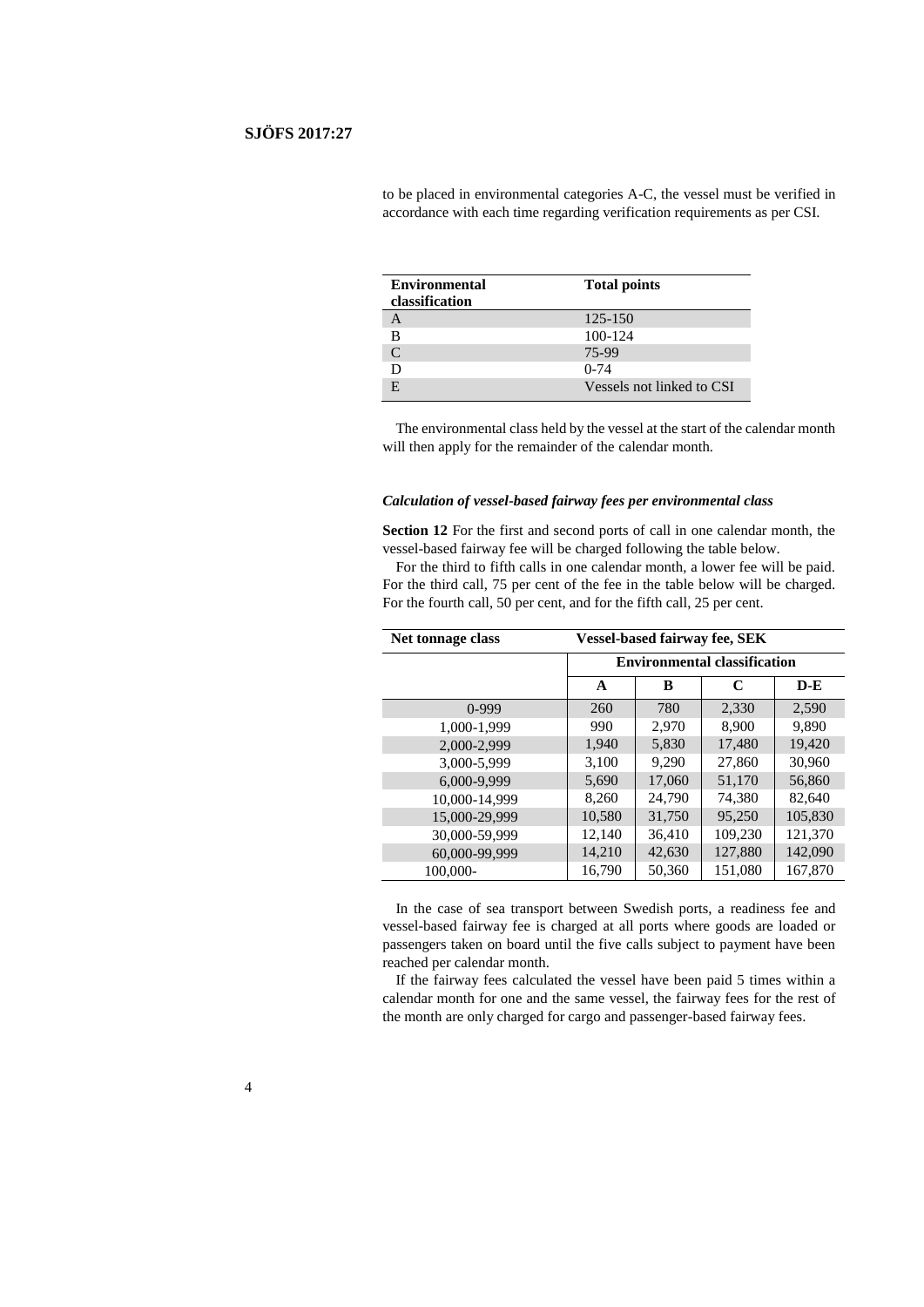#### *Cargo and passenger-based fairway fees*

**Section 13** For cargo-based fairway fees, the calculation is based on cargo that is loaded or unloaded, pursuant to Section 4 of the Ordinance on Fairway fees (SFS 1997:1121), and is SEK 2.35 per tonne of cargo.

For low-grade cargo in bulk, the fee is SEK 1.18 per tonne of cargo. Lowgrade cargo in bulk refers to goods listed in *Appendix 1* to these regulations.

Passenger-based fairway fees are charged at SEK 1.77 per passenger on board upon arrival and departure from the Swedish harbour.

A car or caravan that is taken on board for personal use is charged for a weight of one tonne.

When calculating cargo-based fairway fees, the total weight of the chargeable cargo is rounded up to the nearest whole tonne. If the calculation of dues results in a number with a decimal, the amount charged is rounded off to the nearest whole number in SEK.

**Section 14** In assessing whether a cargo shall be considered as loaded or unloaded, the following applies.

1. Cargo shall not be deemed to be loaded if, after loading, it is unloaded from the vessel before it leaves the port or place of loading.

2. Cargo shall not be deemed to be unloaded if it is subsequently reloaded on the vessel before it leaves the port or place of loading.

3. Towed cargo shall be deemed to be unloaded only if it has been uncoupled from the towing vessel.

**Section 15** If the cargo consists of forestry products and information about the gross weight of the cargo is missing, this may be calculated with the aid of the conversion numbers indicated in Appendix 2 to these regulations.

If, as regards other cargo, information about the cargo's gross weight is missing or if the given weight information cannot be accepted, the ratio between the volume and the weight of the cargo can be established by the person responsible for declaration by having part of the cargo measured for weight and volume.

#### **Reductions and exemptions from fees**

*Reduced fees for vessels in regular service to and from the remote zone*

**Section 16** For vessels in regular service, a 75 per cent reduction will be implemented on the part of the fairway fees based on the vessel-based fairway fees and the readiness fees, provided the following conditions are met:

1. at least two calls per month are made to a Swedish port,

2. the vessel is in regular service to and from the remote zone. Remote zone refers to the area of water that from a shipping perspective lies beyond the area bounded in the north by latitude 71ºN, in the west by longitude 32ºW, in the south by latitude 30ºN and in the east by longitude 42ºE,

3. all vessels in regular service shall belong to the minimum net tonnage class 7,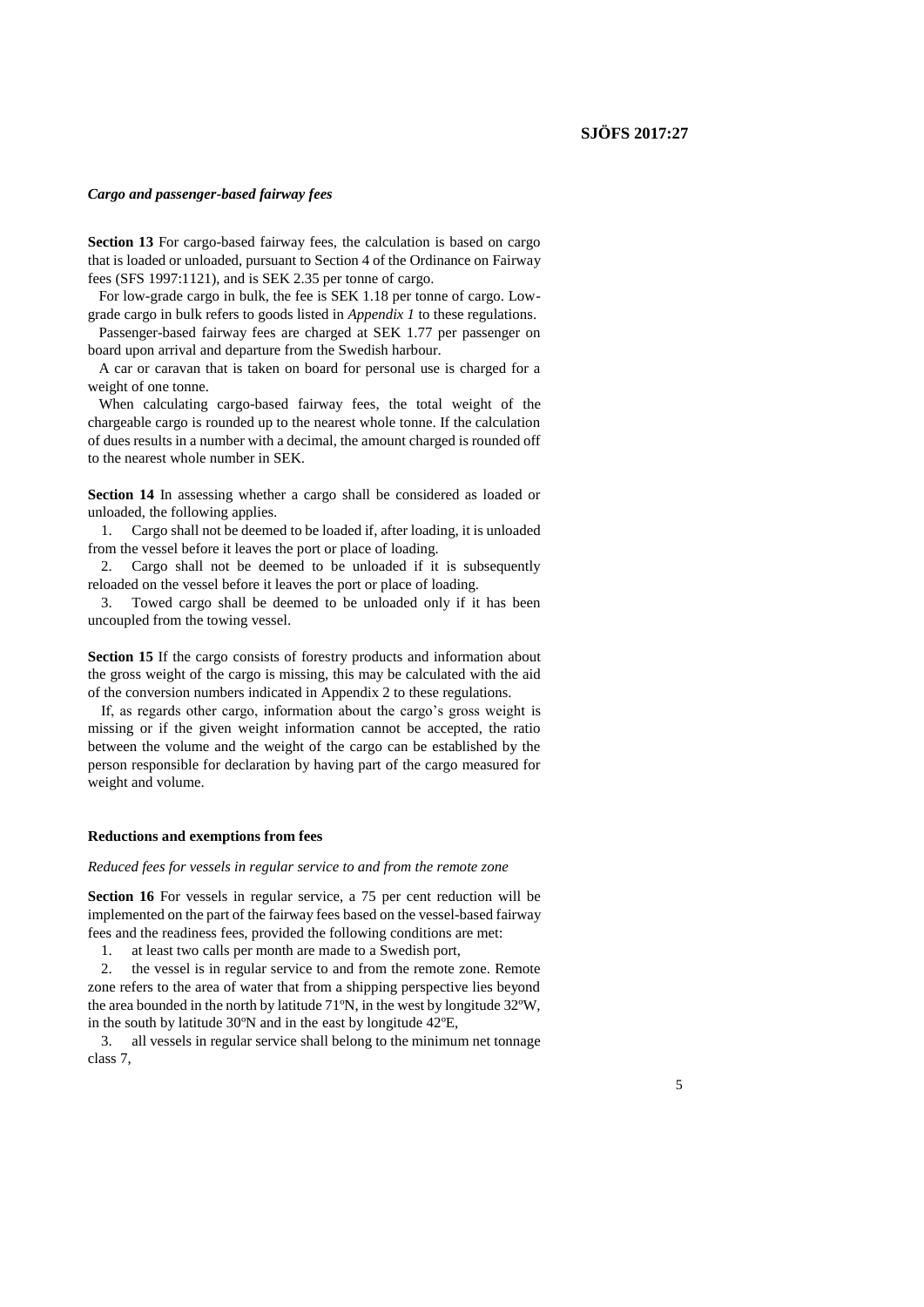4. the vessel in regular service traffics the entire stretch,

5. a traffic timetable is delivered on a continuous basis to the Swedish Maritime Administration,

6. the cargo loaded on this side of the remote zone and unloaded at a Swedish location does not exceed one-tenth of the vessel's gross tonnage, and 7. cargo loaded on this side of the remote zone and unloaded at a Swedish location may not exceed one-tenth of the vessel's gross tonnage.

The dues paid will be reimbursed after an application in accordance with Section 19.

#### *Fee exemptions for goods in transit*

**Section 17** Loaded transit cargo is exempted from cargo based fairway fees. The dues paid will be reimbursed after an application in accordance with Section 19. A condition for reimbursement is that fairway fees have been paid for both the loaded and the unloaded cargo.

#### *Reduced fees for cruise liners*

**Section 18** For a cruise liner, the vessel-based, readiness and passenger based fairway fees is only paid at the first Swedish location during one and the same cruise. Fairway fees calculated on the vessel, passengers and readiness fees are entitled to a 70 per cent fee reduction for a cruise liner if at least 90 per cent of the passengers arriving at a Swedish harbour disembark from the vessel in connection with the end of a cruise and are exchanged for new passengers who embark on the vessel and start a cruise in the same harbour. The reduction applies to both the completed and the started cruise.

The reduction in fees in accordance with the previous paragraph will be reimbursed after application following Section 19.

#### *Application for reductions and exemptions*

**Section 19** Fee reductions and fee exemptions pursuant to Sections 16–18 are reimbursed after an application for a refund has been received by and granted by the Swedish Maritime Administration.

The application must be filed quarterly and cover three months It must be submitted to the Swedish Maritime Administration no later than the 15th of the month following a completed quarter, i.e., April, July, October, and January.

One condition for reimbursement is that the documents verifying the right to fee exemption or fee reduction on fairway fees is kept continually available for audit by the Swedish Maritime Administration. If there are any changes to transport arrangements that are eligible for reimbursement, the changes must be notified to the Swedish Maritime Administration as soon as possible.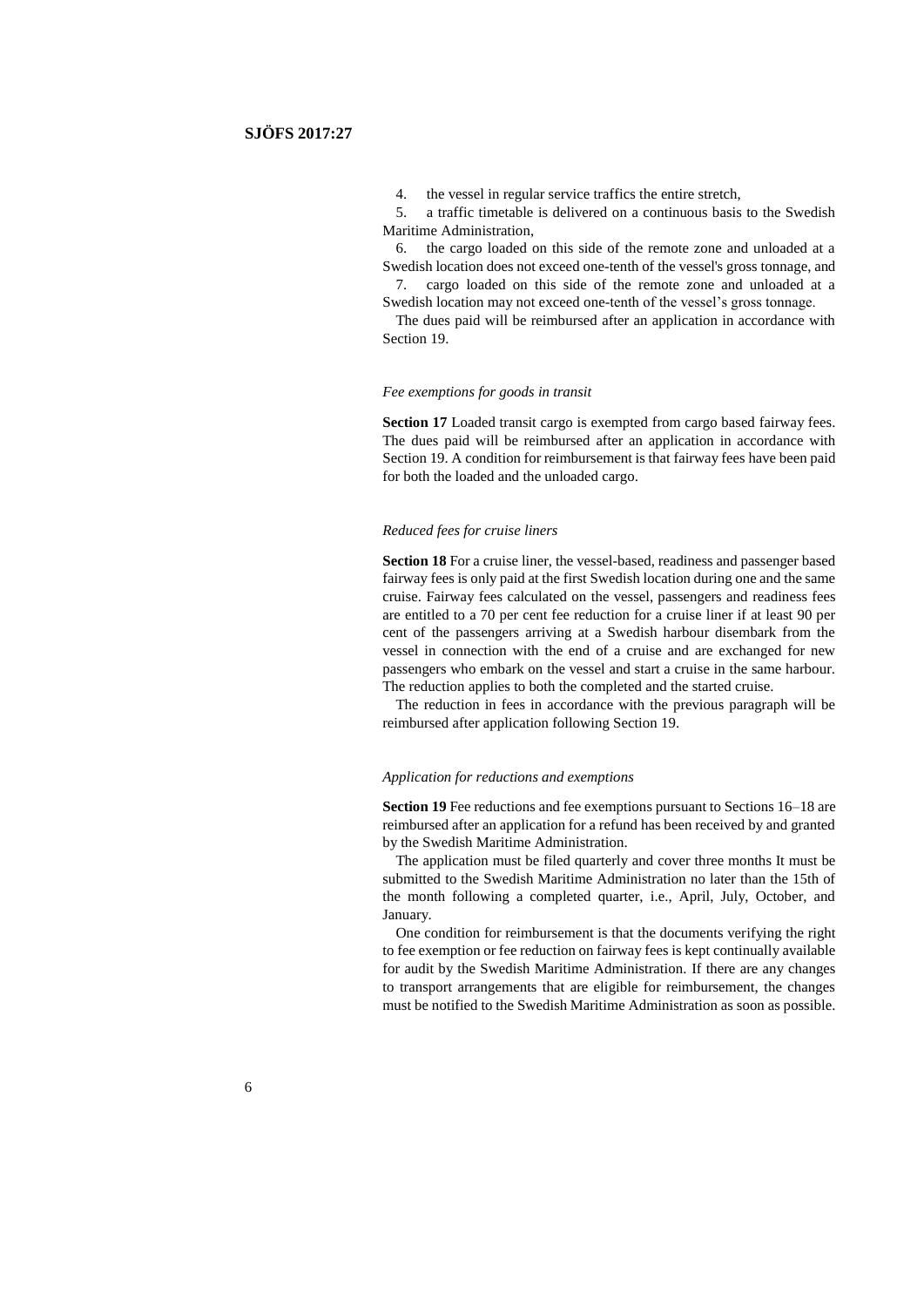Furthermore, the following applies

- 1. for reimbursement pursuant to Sections 16 the application shall contain the following information on each vessel that is engaged in regular liner service:
	- a) the name of the vessel,
	- b) the vessel's gross tonnage,
	- c) the number of port calls,
	- d) cargo that has been loaded and unloaded at locations on this side of the remote zone, and
	- e) paid fairway fees.
- 2. for reimbursement pursuant to Section 17, the application must also contain information about
	- a) transit cargo unloaded and loaded per port and vessel,
	- b) date of unloading and loading of transit goods, and
	- c) paid fairway fees for loaded transit goods.

#### **Declaration and payment of fairway fee**

### *Registration of fairway declaration*

**Section 20** A declaration in accordance with Section 6 of the Ordinance concerning fairway fees (SFS 1997:1121) shall be submitted to the Swedish Maritime Administration via Maritime Single Window. The declaration must be submitted no later than one week after the departure of the vessel.

If Maritime Single Window is not accessible for technical reasons and it is not possible to report via the portal, the declaration shall be made in accordance with the reserve procedures as published on the Swedish Maritime Administration website, www.sjofartsverket.se.

#### *Payment of fairway fees with credit*

**Section 21** If the vessel operator or owner of the vessel, or the authorised representative of either, has signed an agreement with the Swedish Maritime Administration on credit for paying fairway fees under Section 22, the vessel may depart without the dues being paid.

#### *Application for credit for payment of fairway fees*

**Section 22** An application for credit of fairway fees must be made on a form drawn up by the Swedish Maritime Administration, which is available on the Administration's website at www.sjofartsverket.se. The term credit agreement means, "Agreement on credit and certificate for electronic reporting of fairway declarations".

The conditions for obtaining credit are that the applicant has a Swedish organisation registration number or a VAT number, and the Swedish Maritime Administration judges the applicant to be creditworthy.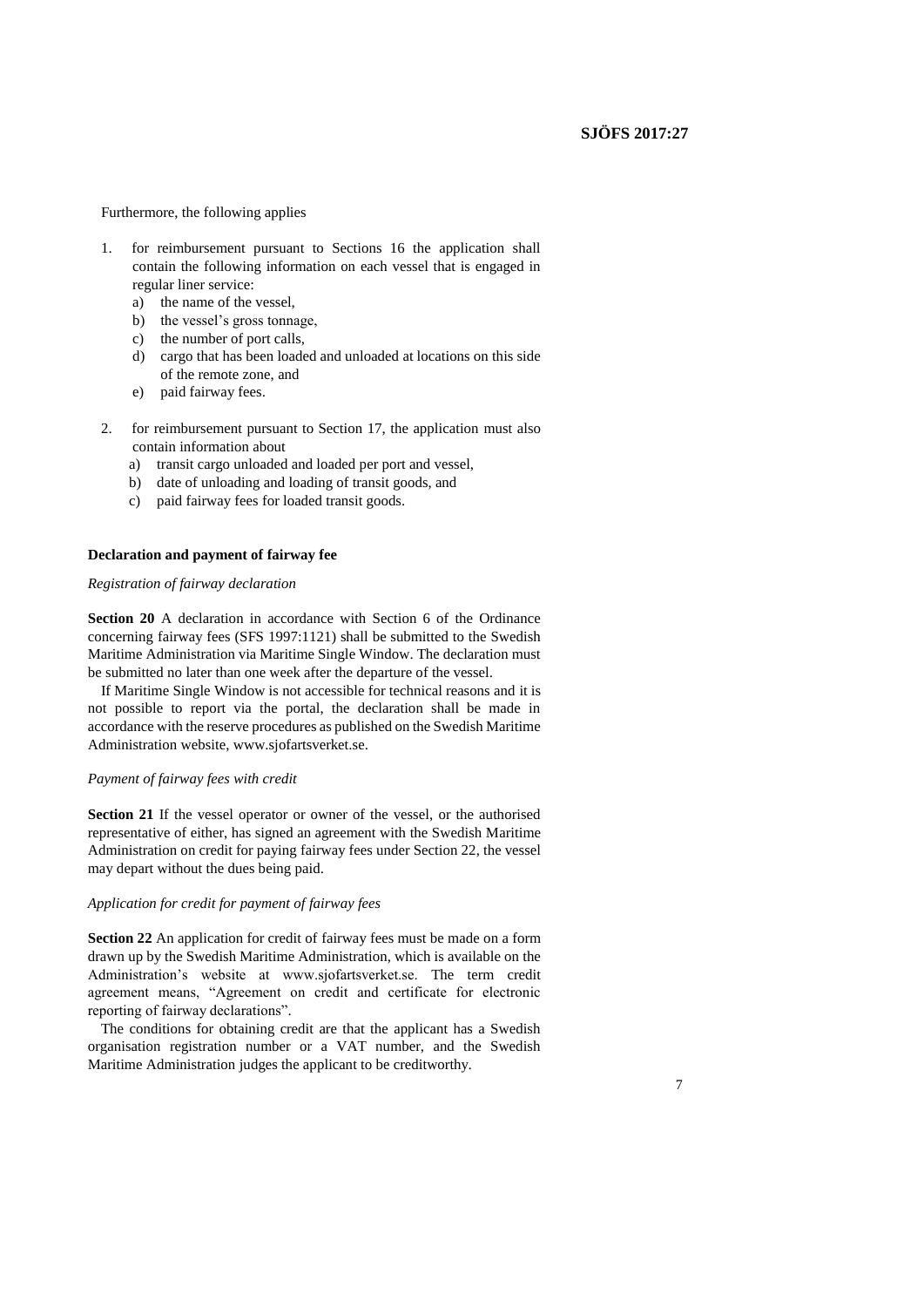*Registration of fairway declaration and payment of fairway fees without credit*

**Section 23** Those who do not have credit shall submit a fairway declaration to the Swedish Maritime Administration via Maritime Single Window, but pay the dues to the Swedish Maritime Administration's bank account, PlusGiro account or BankGiro account before the vessel departs from a Swedish harbour. The Swedish Maritime Administration will respond e-mail as soon as possible with information about the fairway fees to be paid. In this case, the dues shall be charged to the vessel's operator, the operator's agent or, ultimately, the owner of the vessel.

Payment of fairway fees must be substantiated by sending the receipt by e-mail to kundstod@sjofartsverket.se.

#### *Periodic declarations*

#### **Section 24**

For vessels in regular service according to a timetable given to the Swedish Maritime Administration beforehand, the Administration can allow declarations to be submitted periodically if the vessel's operator, owner or representative has credit agreement for the payment of fairway fees. The length of the period is a maximum of one calendar month and the declaration must be submitted to the Swedish Maritime Administration via Maritime Single Window no later than ten days after the end of the period covered by the declaration.

If permission has been granted for declarations to be submitted periodically, the vessel may depart without hindrance notwithstanding unpaid fairway fees.

#### **Other provisions**

**Section 25** The owner of the vessel, or the person who reported the vessel for measurement, is responsible for payment of the costs for measures that need to be taken to establish the vessel's gross tonnage pursuant to Section 9.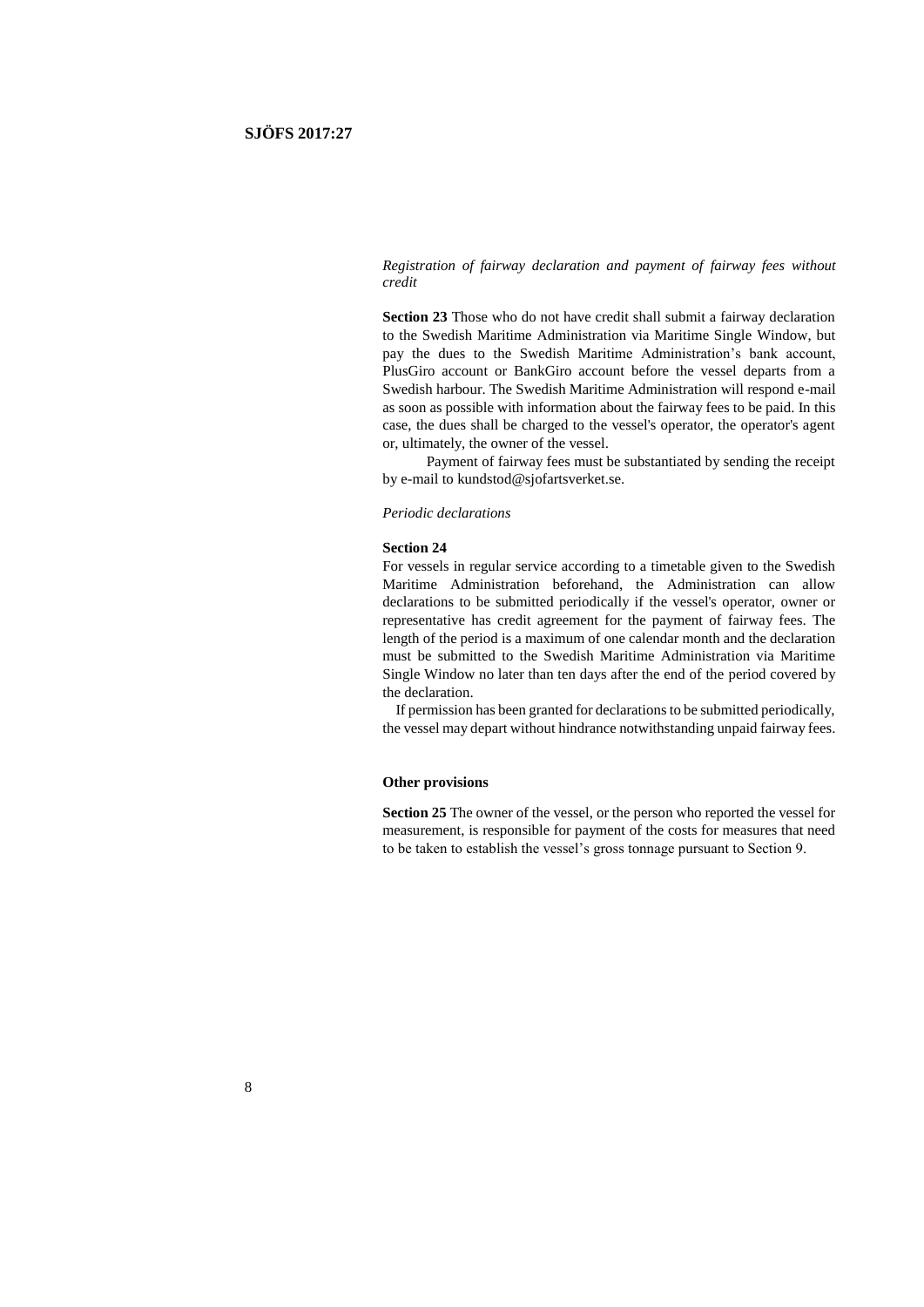The Nitrogen Oxide Reduction Certificate valid at the time of these regulations coming into force will continue to be valid until the end of the validity stated on the certificate.

On behalf of the Swedish Maritime Administration

KATARINA NORÉN

 $\overline{\phantom{a}}$ 

Noomi Eriksson (Steering and Planning)

Publisher Lisa Lewander, Swedish Maritime Administration, Norrköping ISSN 0347- 531X

These regulations will enter into force on 1 January 2018 when the Swedish Maritime Administration regulations on fairway fees (SJÖFS 2016:2), the Swedish Maritime Administration regulations (SJÖFS 2014:10) on conditions for environmentally differentiated fairway fees; will cease to be valid.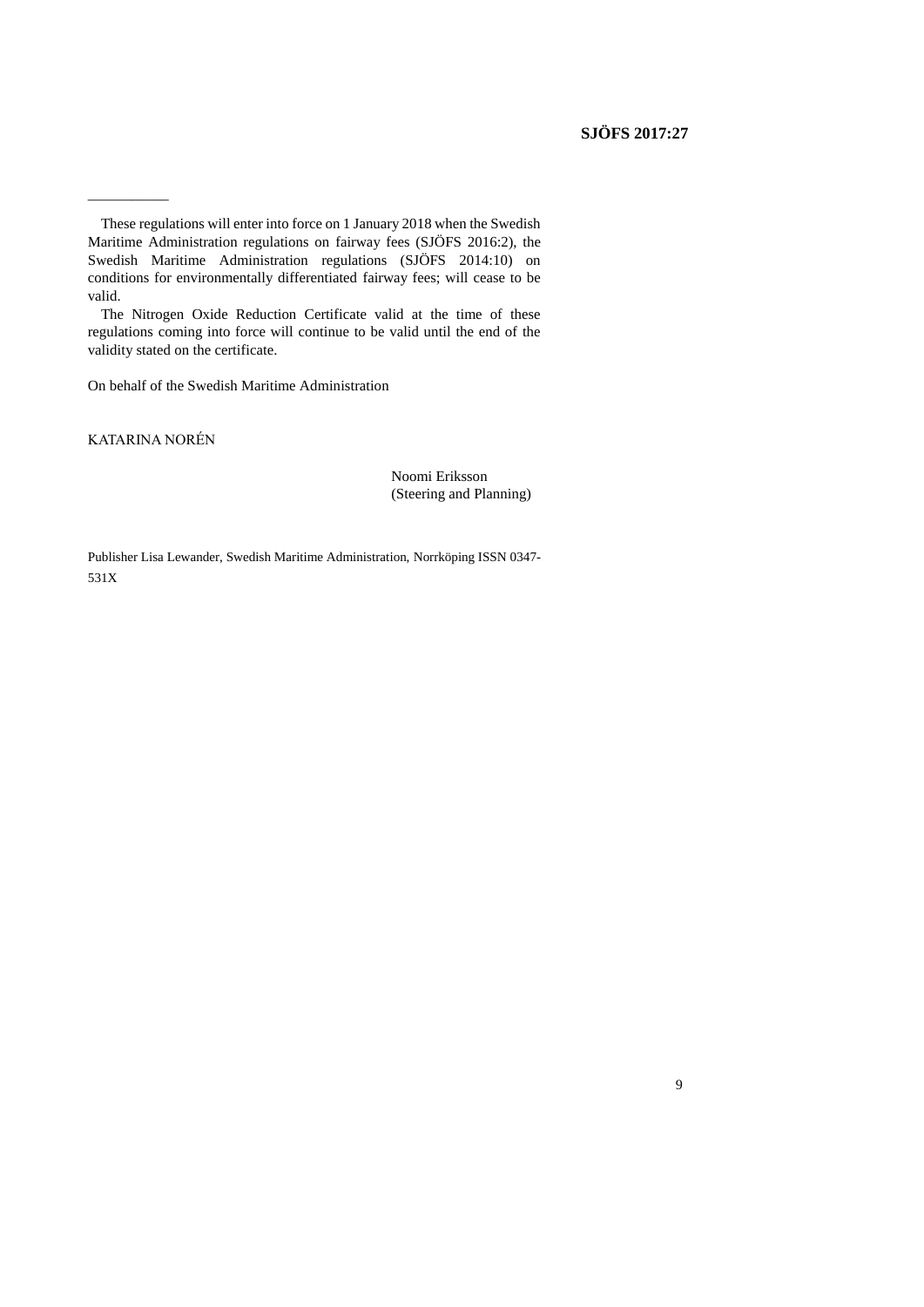### **Appendix 1**

Cargo that is attributable to the statistical numbers below according to the Combined Nomenclature of the European Community shall be considered as low-value cargo in accordance with Section 13 of these regulations. The criteria for the definition of low-value cargo for import and export are:

- The cargo must be imported or exported in amounts greater than 20,000 tonnes at KN8 level.
- The NST cargo group to which the goods belong will have been transported at sea to a volume exceeding 1,000,000 tonnes.
- The cargo must have a value below SEK 1,200 per tonne.

| KN <sub>8</sub> | Import | Export | KN <sub>8</sub> | Import | Export |
|-----------------|--------|--------|-----------------|--------|--------|
| 03026180        |        | X      | 25210000        | X      | X      |
| 10019099        | X      | X      | 25221000        | X      | X      |
| 10030090        |        | X      | 25231000        | X      | X      |
| 10040000        |        | X      | 25232900        | X      | X      |
| 25010031        | X      |        | 25309098        | X      | X      |
| 25010051        | X      |        | 26011100        |        | X      |
| 25010099        | X      |        | 26011200        |        | X      |
| 25030010        | X      |        | 27011900        | X      |        |
| 25051000        | X      | X      | 27030000        | X      | X      |
| 25059000        | X      | X      | 27040019        |        | X      |
| 25062000        | X      |        | 27040090        |        | X      |
| 25081000        | X      |        | 27131100        | X      |        |
| 25090000        | X      |        | 28061000        | X      | X      |
| 25161100        |        | X      | 28070000        |        | X      |
| 25171010        | X      | X      | 28070010        |        | X      |
| 25171020        | X      |        | 28111980        | X      |        |
| 25171080        | X      | X      | 28211000        |        | X      |
| 25172000        |        | X      | 28273100        | X      |        |
| 25174100        | X      |        | 28273920        |        | X      |
| 25174900        | X      | X      | 28331100        |        | X      |
| 25181000        | X      | X      | 28332980        | X      |        |
| 25182000        | X      |        | 28365000        | X      |        |
| 25201000        | X      |        | 31026000        | X      |        |
| 25202010        | X      |        | 31052000        | X      |        |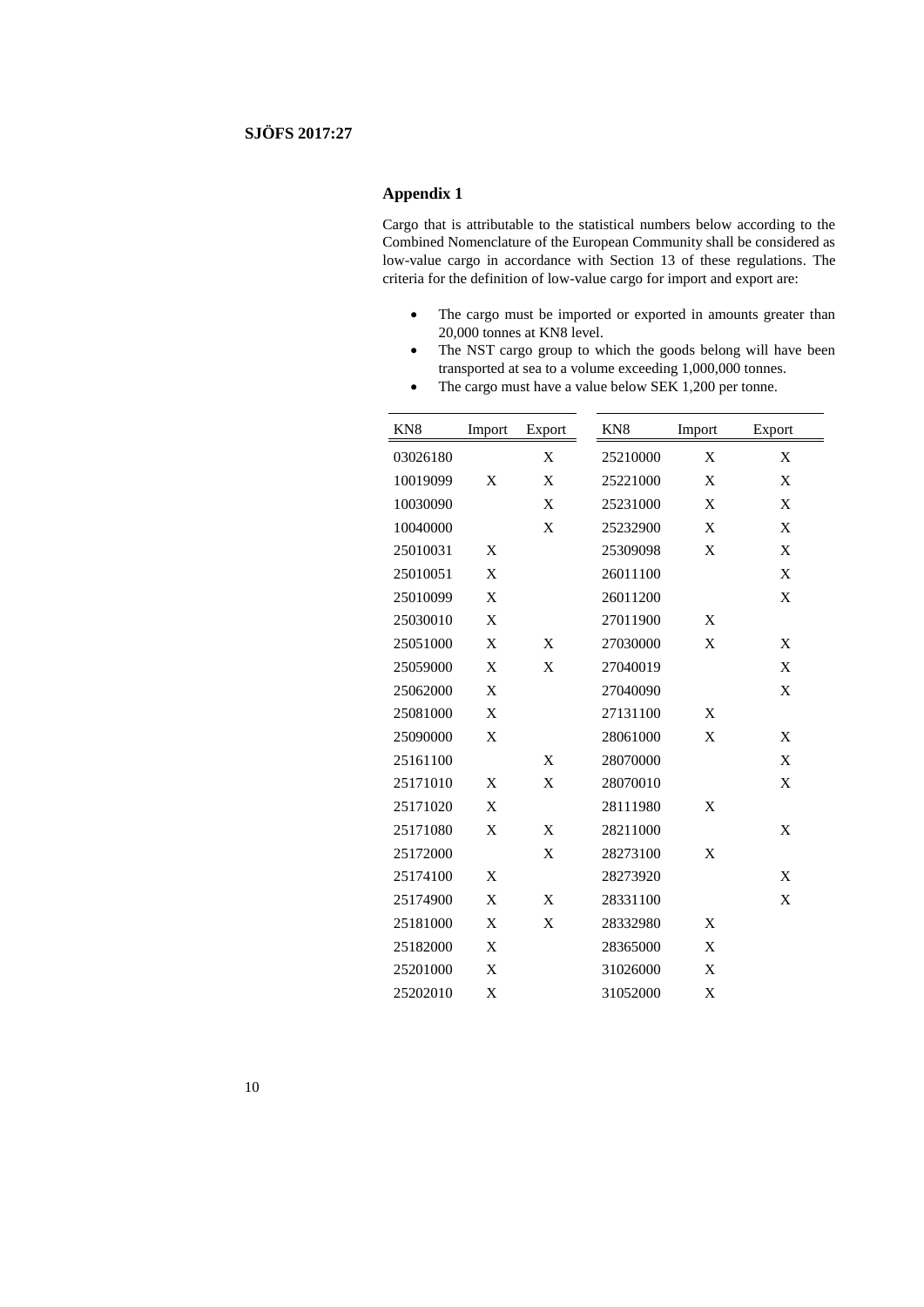| KN <sub>8</sub> | Import       | Export       |
|-----------------|--------------|--------------|
| 38040010        |              | X            |
| 38249098        | $\mathbf x$  |              |
| 38251000        | $\mathbf{x}$ |              |
| 39159080        | $\mathbf{x}$ |              |
| 44011000        | $\mathbf{X}$ | $\mathbf x$  |
| 44012100        | X            | X            |
| 44012200        | $\mathbf{x}$ | $\mathbf x$  |
| 44013020        | $\mathbf{x}$ | X            |
| 44013040        | $\mathbf{x}$ |              |
| 44013080        | $\mathbf{x}$ |              |
| 44013100        | $\mathbf{x}$ | X            |
| 44013980        | $\mathbf{x}$ |              |
| 44013990        | $\mathbf{x}$ |              |
| 44032011        | $\mathbf{X}$ | X            |
| 44032019        | $\mathbf{x}$ | $\mathbf{x}$ |
| 44032031        | $\mathbf{x}$ | $\mathbf{X}$ |
| 44032039        | X            | X            |
| 44032091        | X            |              |
| 44039290        | X            |              |
| 44039959        | X            |              |
| 44039995        | X            |              |
| 68101910        |              | $\mathbf x$  |
| 68109190        | $\mathbf x$  | $\mathbf x$  |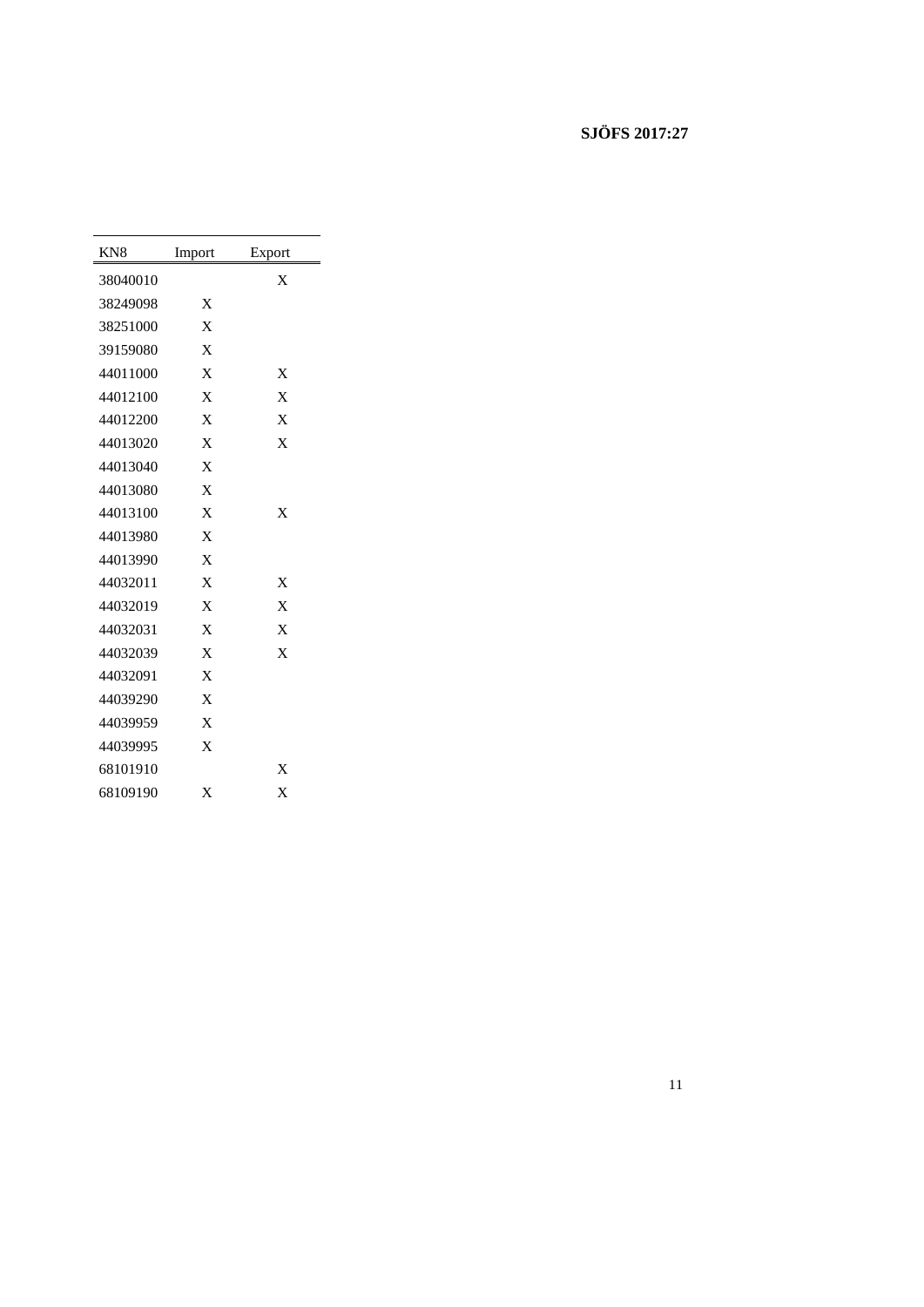# **Appendix 2**

## **Conversions for forestry products**

|              | Group Goods                        | Conversion<br>kg<br>per<br>volume unit |
|--------------|------------------------------------|----------------------------------------|
|              |                                    |                                        |
|              | Stripped pulp wood, winter<br>Fir  |                                        |
| 1.           |                                    | 920 $\text{kg/m}^3$ f pb               |
|              |                                    | $1020 \text{ kg/m}^3 \text{ f}$ ub     |
|              |                                    | 590 kg/m <sup>3</sup> t                |
| 2.           | Spruce                             | $860 \text{ kg/m}^3$ f pb              |
|              |                                    | 990 $\text{kg/m}^3$ f ub               |
|              |                                    | 550 kg/m <sup>3</sup> t                |
| 3.           | <b>Birch</b>                       | 910 $\text{kg/m}^3$ f pb               |
|              |                                    | $1070$ kg/m <sup>3</sup> f ub          |
|              |                                    | 510 kg/m <sup>3</sup> t                |
| 4.           | Aspen                              | 765 kg/m <sup>3</sup> f pb             |
| 5.           | Beech                              | 1050 kg/m <sup>3</sup> f pb            |
|              |                                    | 580 kg/m <sup>3</sup> t                |
| 6.           | Oak                                | $1000 \text{ kg/m}^3$ f pb             |
|              |                                    |                                        |
|              | Stripped pulp wood, summer         |                                        |
| 7.           | Fir                                | $800 \text{ kg/m}^3$ f pb              |
|              |                                    | $880 \text{ kg/m}^3$ f ub              |
|              |                                    | 510 kg/m <sup>3</sup> t                |
| 8.           | Spruce                             | 720 $\text{kg/m}^3$ f pb               |
|              |                                    | $840$ kg/m <sup>3</sup> f ub           |
|              |                                    | 460 kg/m <sup>3</sup> t                |
| 9.           | <b>Birch</b>                       | $870 \text{ kg/m}^3$ f pb              |
|              |                                    | $1010$ kg/m <sup>3</sup> f ub          |
|              |                                    | 490 kg/m <sup>3</sup> t                |
|              |                                    |                                        |
| Fresh timber |                                    |                                        |
| 10.          | Sawed timber                       | 1150 kg/m <sup>3</sup> to              |
|              | – fir                              | 910 $\text{kg/m}^3$ f ub               |
|              |                                    | $810 \text{ kg/m}^3$ f pb              |
| 11.          | $-$ spruce                         | $1100 \text{ kg/m}^3$ to               |
|              |                                    | $850 \text{ kg/m}^3$ f ub              |
|              |                                    |                                        |
|              |                                    | 760 $\text{kg/m}^3$ f pb               |
| 12.          | $-$ birch                          | $1250$ kg/m <sup>3</sup> to            |
|              |                                    | $1020$ kg/m <sup>3</sup> f ub          |
|              |                                    | $880$ kg/m <sup>3</sup> f pb           |
| 13.          | – beech                            | 1060 kg/m <sup>3</sup> f ub            |
|              |                                    | $1000$ kg/m <sup>3</sup> f pb          |
| 14.          | – oak                              | $1150$ kg/m <sup>3</sup> f ub          |
|              |                                    | $1000~{\rm kg/m^3}$ f pb               |
| 15.          | Cellulose chips from fir or spruce | 325 kg/m <sup>3</sup> to               |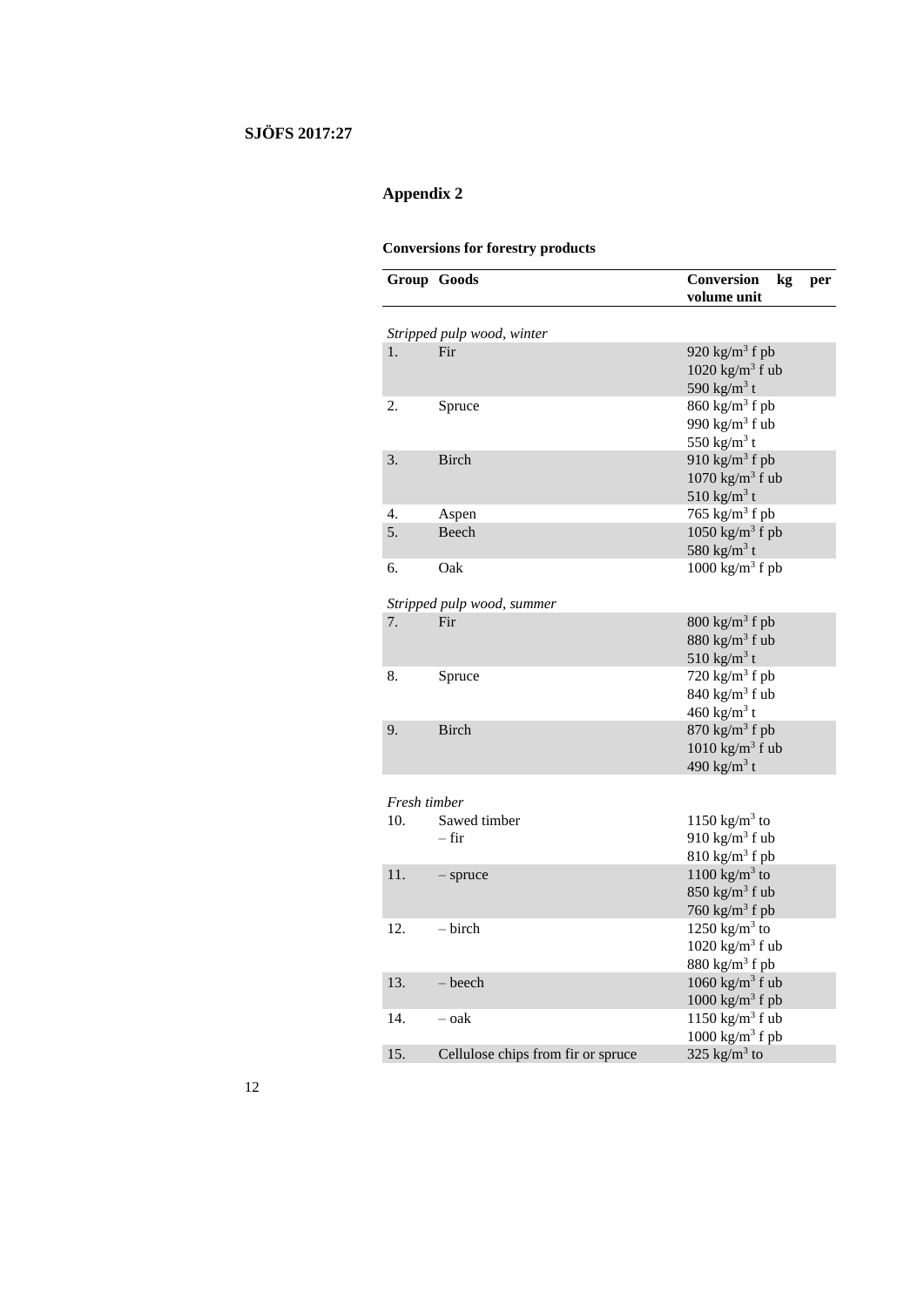|                                             | Group Goods                                               | Conversion<br>kg<br>per            |  |  |  |
|---------------------------------------------|-----------------------------------------------------------|------------------------------------|--|--|--|
|                                             |                                                           | volume unit                        |  |  |  |
| 16.                                         | Residual cuttings from fir or spruce,                     |                                    |  |  |  |
|                                             | - uncompressed                                            | $150 \text{ kg/m}^3$ t             |  |  |  |
| 17.                                         | - compressed                                              | 300 kg/m <sup>3</sup> t            |  |  |  |
| 18.                                         | - fuel chips                                              | 340 kg/ $m^3$ to                   |  |  |  |
| 19.                                         | - coarse crush                                            | 300 kg/ $m^3$ to                   |  |  |  |
| 20.                                         | fir<br><b>Stumps</b><br>of<br>spruce<br>or<br>-unpackaged | $200 \text{ kg/m}^3$ to            |  |  |  |
| 21.                                         | - packaged                                                | $270 \text{ kg/m}^3$ to            |  |  |  |
| 22.                                         | Wood items from fir                                       | 275 kg/m <sup>3</sup> t or spruce  |  |  |  |
|                                             |                                                           |                                    |  |  |  |
|                                             | Forest-dried timber                                       |                                    |  |  |  |
| 23.                                         | Sawed timber                                              |                                    |  |  |  |
|                                             | $-$ fir                                                   | 1025 kg/ $m^3$ to                  |  |  |  |
|                                             |                                                           | $805 \text{ kg/m}^3 \text{ f }$ ub |  |  |  |
|                                             |                                                           | 715 $kg/m^3$ f pb                  |  |  |  |
| 24.                                         | $-$ spruce                                                | $1000 \text{ kg/m}^3$ to           |  |  |  |
|                                             |                                                           | 765 $kg/m3$ f ub                   |  |  |  |
|                                             |                                                           | 690 kg/m <sup>3</sup> f pb         |  |  |  |
| 25.                                         | chips from fir or spruce<br>Cellulose                     | 200 kg/m <sup>3</sup> to           |  |  |  |
|                                             | (calibration dry)                                         |                                    |  |  |  |
| Residual cuttings from fir or spruce<br>26. |                                                           |                                    |  |  |  |
|                                             | - uncompressed                                            | $110 \text{ kg/m}^3$ t             |  |  |  |
| 27.                                         | - compressed                                              | $215 \text{ kg/m}^3$ t             |  |  |  |
| 28.                                         | - fuel chips                                              | 240 kg/m <sup>3</sup> to           |  |  |  |
| 29.                                         | - coarse crush                                            | 215 kg/m <sup>3</sup> to           |  |  |  |
|                                             |                                                           |                                    |  |  |  |
|                                             | Processed forest products                                 |                                    |  |  |  |
| 30.                                         | Sawn softwood goods                                       | 550 kg/m <sup>3</sup>              |  |  |  |
| 31.                                         | Planed softwood products                                  | $450 \text{ kg/m}^3$               |  |  |  |
| 32.                                         | Particle board                                            | 650 kg/ $m^3$                      |  |  |  |
| 33.                                         | Fuel briquettes                                           | 190 kg/m <sup>3</sup> to           |  |  |  |
| 34.                                         | Fuel pellets                                              | 215 kg/m <sup>3</sup> to           |  |  |  |

### **Volume units**

- $\mathrm{m}^3$ f pb cubic metres fixed measurement on bark
- $m^3$  f ub cubic metres fixed measurement under bark
- $m<sup>3</sup>$  to cubic metres top measured under bark
- $\mathrm{m}^3$ t cubic metres tipped measurement
- $m^3$  s cubic metres stacked measurement